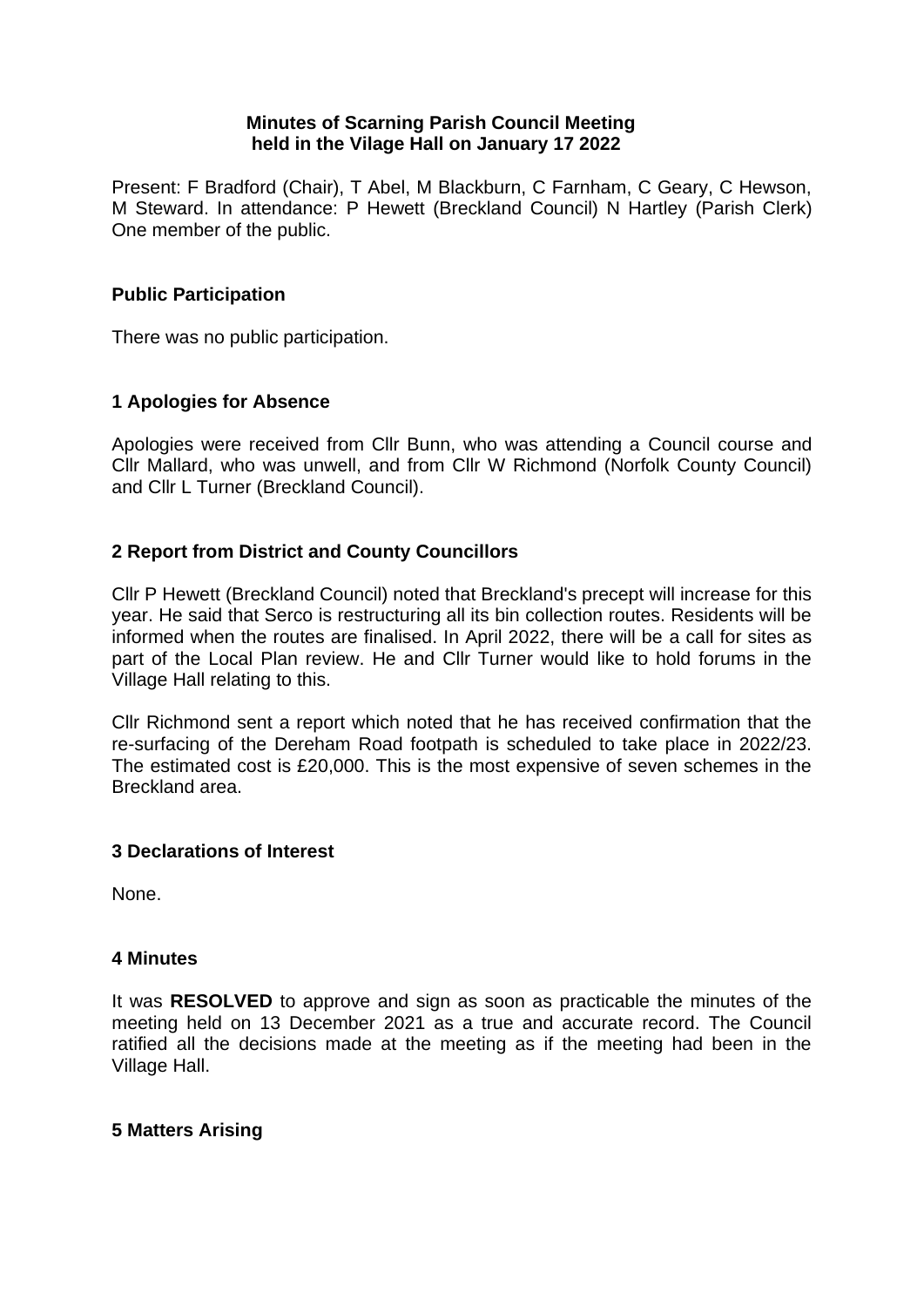The clerk at Gressenhall had advised the Council that the date for this year's Maui Waui Festival has been set for 25-28 August. There had been complaints in 2021 over noise and traffic, but it was noted that the Parish Council has no power to intervene regarding such matters. It was also noted that there had been positive comments about the festival. The Council will contact the organisers regarding the music and the routing of traffic, noting that Scarning residents are affected by the Festival and trying to work with the organisers.

# **6 Planning**

6.1 Breckland Council decisions:-

Land at Pennymeadow Nursery, Podmore Lane 3PL/2021/1526/F New dwelling and garages with ancillary accommodation over (Amended scheme dwelling re-orientated) and the state of the state of the state of the Approved

Westholme, Chapel Lane 3PL/2021/1485/HOU Removal of garden sheds and construction of new garden room/workshop Approved

# **7 Finance**

7.1 The following payments were approved in accordance with the Budget:-

N Hartley, clerk's salary, £810.57 Wensum Valley Electrical, installing Christmas lights, £90 T T Jones Electrical, street light maintenance, £57.78 J Service, cut and rake Water Meadows, £800 N Hartley, reimbursement for purchase of folders for Beacon, £11.99 SCS Accounting Solutions, payroll services, 18 Toftwood Social Centre, hire for Speed Watch group, £30

7.2 The meeting received a report of actual expenditure to budgeted expenditure

7.3 The meeting noted the addition of Cllr Bunn as a signatory for the Council's accounts with Barclays and Scottish Widows.

# **8 Complaints Procedure**

The Council reviewed its Complaints Procedure without amendment.

# **9 Co-option Procedure**

The Council reviewed its Co-option Procedure without amendment.

# **10 Disciplinary and Grievance Policy**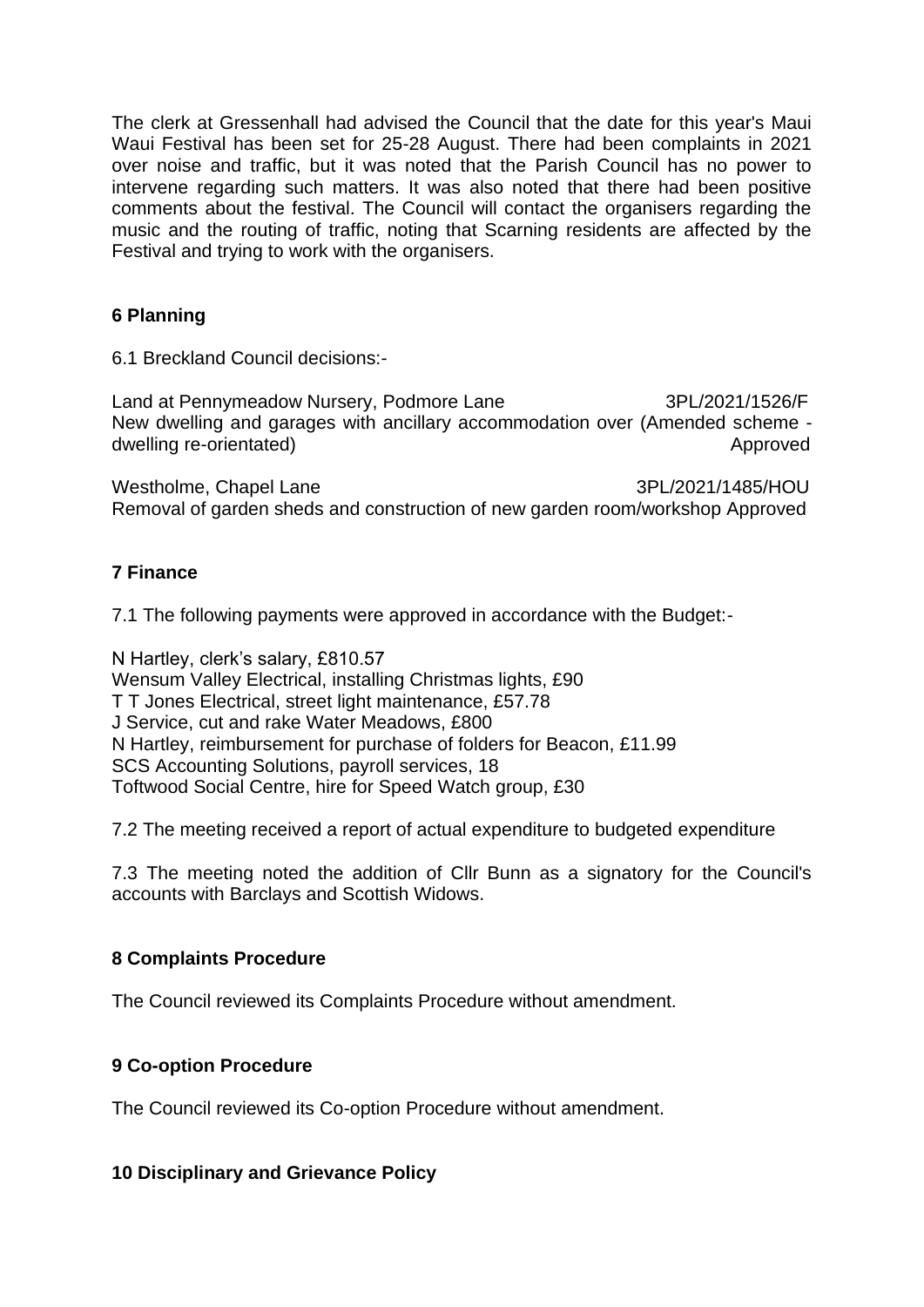The Council reviewed its Disciplinary and Grievance policy without amendment.

# **11 Equality Policy**

The Council reviewed its Equality policy without amendment.

# **12 Health and Safety Policy**

The Council reviewed its Health and Safety policy without amendment.

# **13 Openness and Transparency Policy**

The Council reviewed its Openness and Transparency policy without amendment.

## **14 Press and Media Policy**

The Council reviewed its Press and Media policy without amendment.

## **15 Training and Development Policy**

The Council reviewed its Training and Development policy without amendment.

### **16 Clerk's report**

A copy of the clerk's report is attached to the minutes. It was **RESOLVED** to remove the graffiti from the Council's bin near Ted Ellis Walk and from the bus shelter at Dereham Road/Chestnut Road.

### **17 Request to remove the Grit on Roads/pothole signs**

Cllr Farnham noted that the signs have not been removed. It was **RESOLVED** to email Cllr Richmond (Norfolk County Council) for an update regarding this.

Cllr Hewson noted that a manhole cover on Park Lane next to the playing field has been damaged in the recent clearance work. The clerk will advise Norfolk County Council.

### **18 Proposals for improvements to the footpath from Black Horse Close to Rushmeadow Road**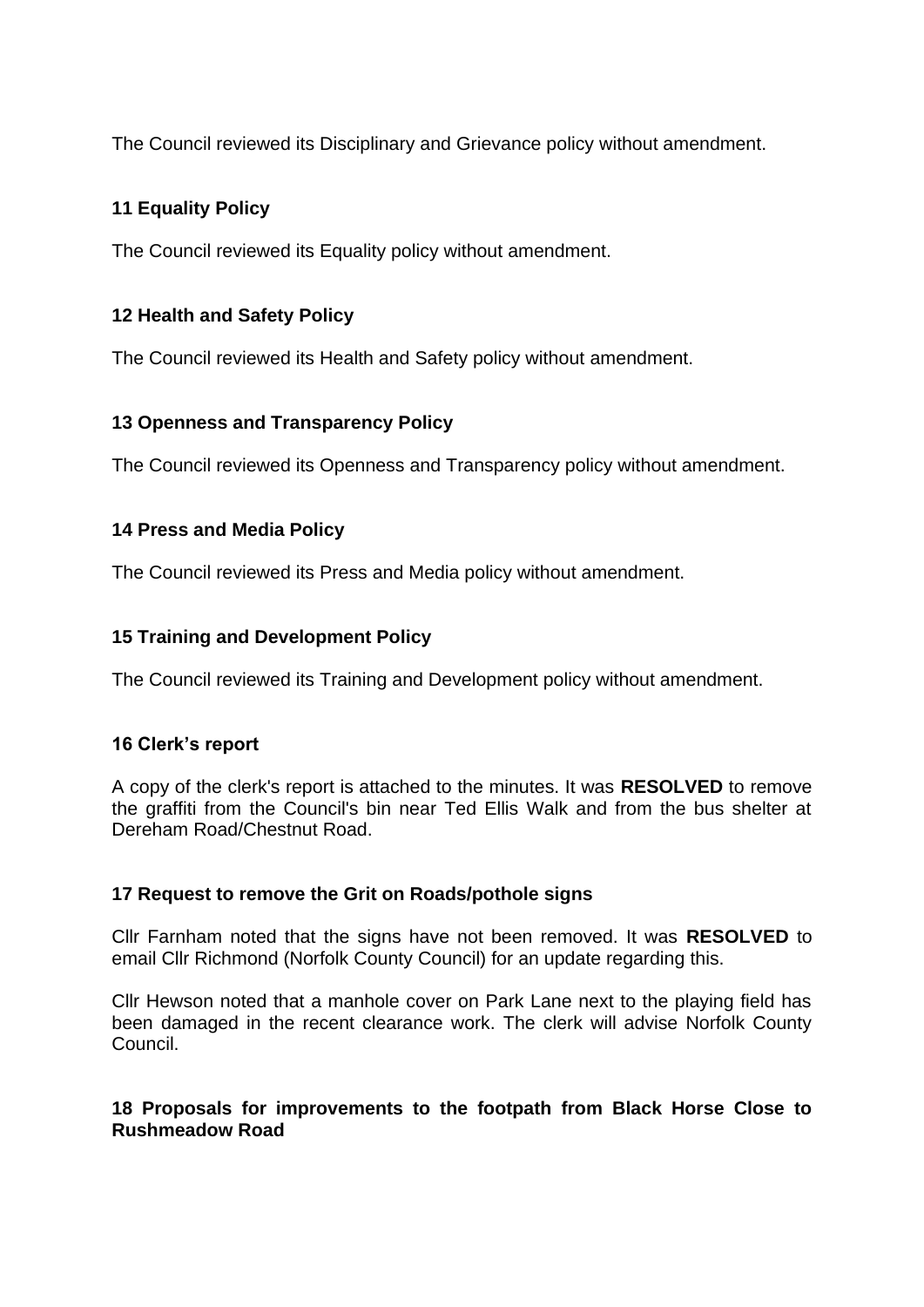The Council considered proposals from the Bright Ideas for Scarning document regarding the Dereham Road footpath. The proposals were for a seating area and for a new dog bin. The Council also discussed the maintenance of the hedgerow. It was **RESOLVED** to email Cllr Richmond (Norfolk County Council) as to why the footpath from Black Horse Close to Hill Rise cannot be widened. The Council again expressed concerns about the overhanging hedgerow in this area and will ask Norfolk County Council if anything can be done to resolve this. It was **RESOLVED** that no additional bin is required, but the Council will seek permission from Norfolk County Council for a seat near the junction of Dereham Road and Podmore Lane.

## **19 Bright Ideas for Scarning**

The Council considered further proposals from the Bright Ideas for Scarning document concerning the play areas at Blackthorn Drive and the Shipdham Lane playing field. Cllr Hewett will look into Breckland Council's decision not to allow a metal youth shelter at the Blackthorn Drive area. It was noted that the outdoor table tennis table will be installed later this year and that the Council is carrying out other improvements to the play area.

## **20 Christmas lights**

The Council's contractor had noted that the Christmas tree would benefit from the purchase of another two strings of lights. It was **RESOLVED** that in view of the additional electricity cost and the fact that the Council was satisfied with the number of lights on the trees, no further purchase was necessary.

### **21 Speed Watch Group**

Cllr Geary noted that the group is having training on 2 February and will start thereafter.

### **22 Beacon Newsletter**

In view of concerns about sharing a plastic folder at the current time, it was **RESOLVED** to place three paper copies of the February Beacon in the Village Hall and three paper copies in the church.

### **23 Items for inclusion in the next agenda**

Terms of Reference regarding the facilities of the Parish Council and those of Scarning Playing Field Committee.

Response from Cllr Richmond re the footpath and hedge between Black Horse Close and Hill Rise.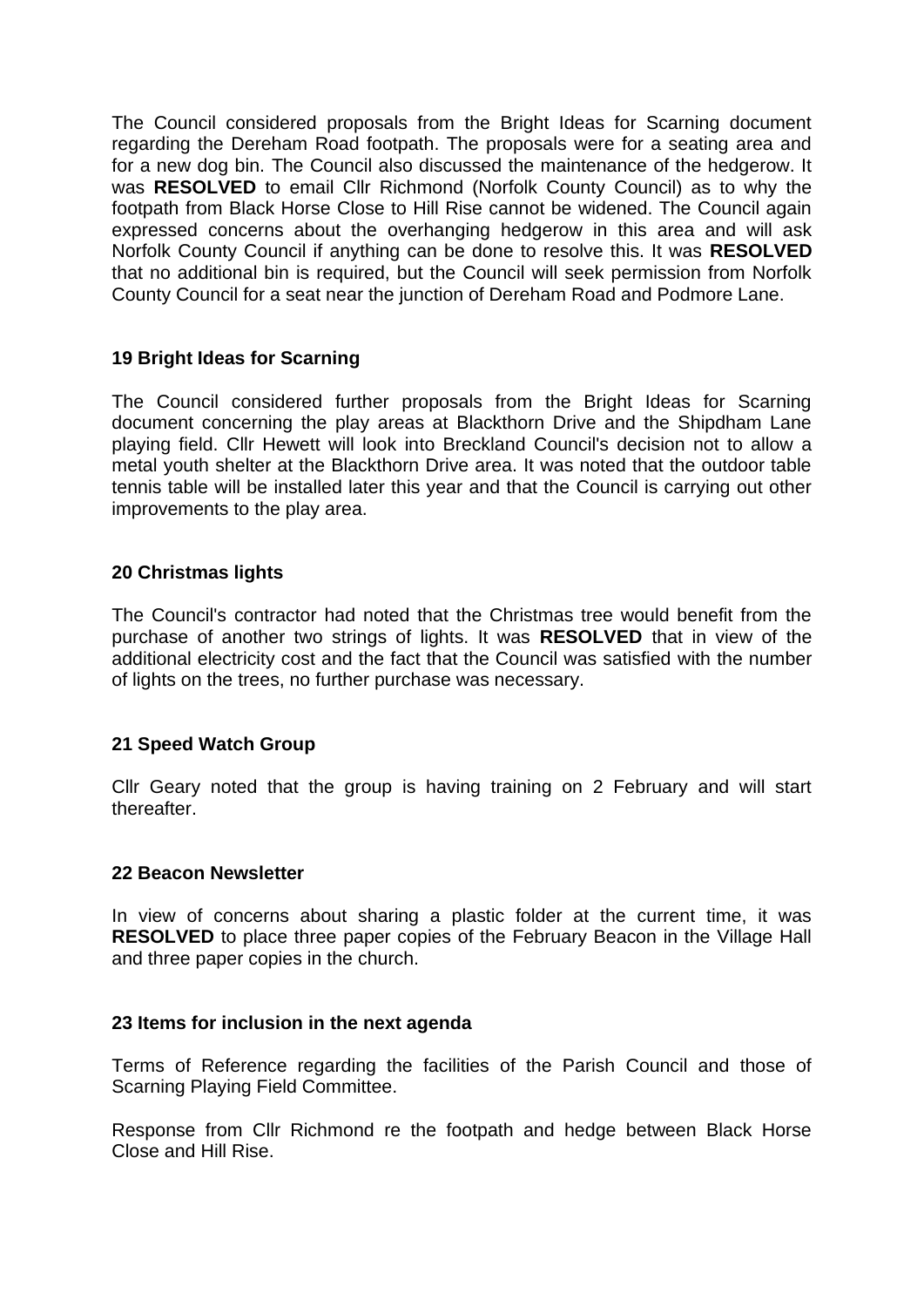### **24 Next Meeting**

The next meeting of the Council will be at 7.30pm on February 21 in the Village Hall.

**Under the Public Admission to Meetings Act 1960, members of the public and press were excluded from the meeting to allow discussion of the following confidential item.**

#### **25 Rent of Former Highway Surveyors Land at Chapel Lane**

The Council considered the rent agreement form and rental of the former Highway Surveyors Land at Chapel Lane. It was **RESOLVED** to increase the rent to £100pa initially to the Council's existing tenant and if necessary to offer the tenancy to the prospective purchaser at the same rent.

There being no further business the meeting closed at 9.05pm.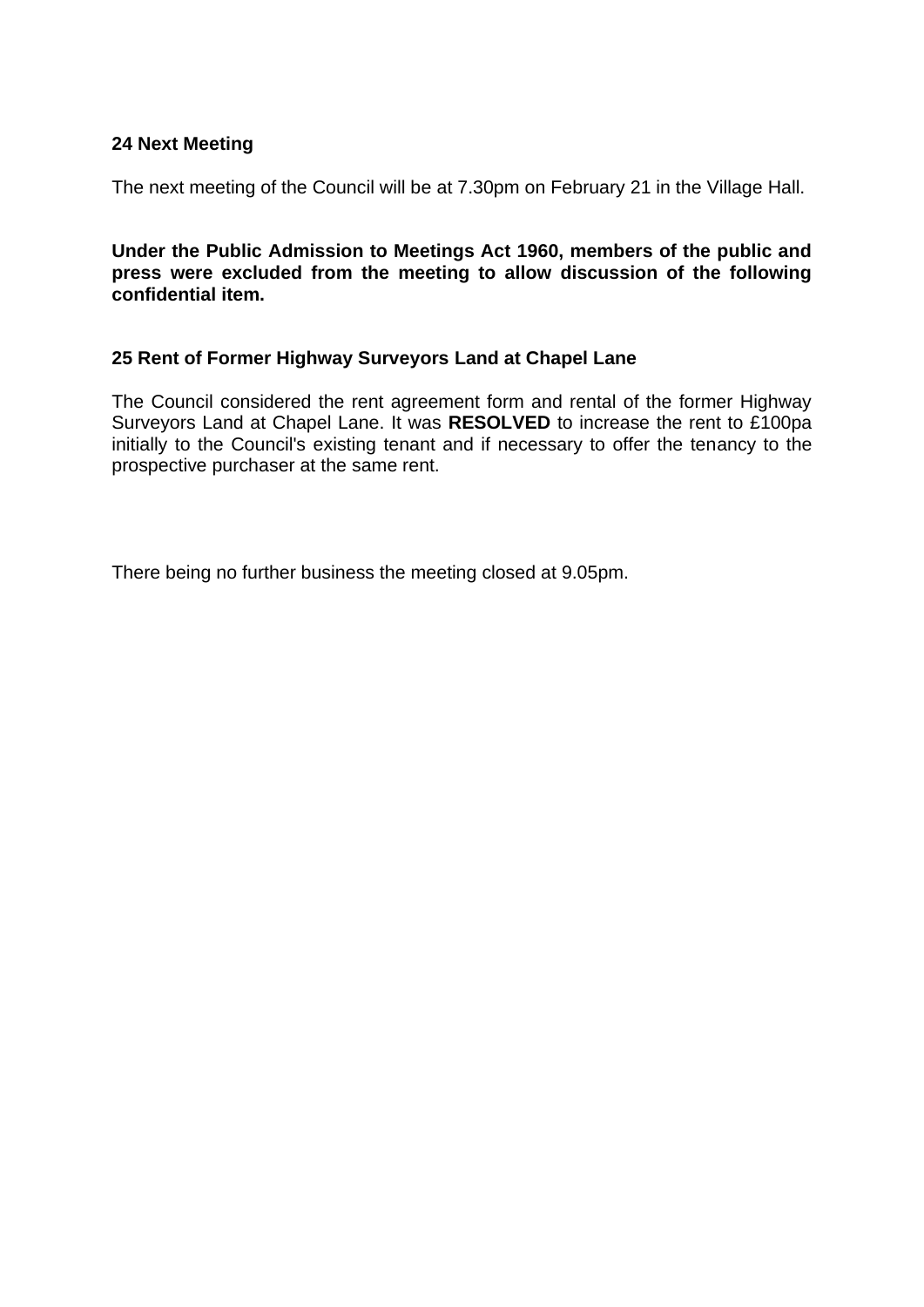# **Clerk's Report**

### **Beacon (Dereham Road lay-by)**

Norfolk County Council has given permission to move the beacon/install a new beacon in a more central position. Bunnings to supply new post. Chris and Tim to install. New tree to be planted in place of the beacon. Proposal to be put at the meeting to move the beacon to a different location.

## **Fen Road**

Will Richmond met NCC re plans to build up the bank at the junction of Fen Road and the Broadway. He may have an update.

### **Footpath at Scarning Fen**

Will Richmond met NCC to review the work at the Stone Road entrance to the Fen footpath. He may have an update.

### **Graffiti**

There is graffiti in several areas around Draytonhall lane and into Dereham. Some is on the Parish Council bus shelter at Dereham Road/Chestnut Road. I have asked our contractor (who is due to clean this shelter and the one opposite) for a quote to include removal of the graffiti. There is graffiti on the Council bin by Ted Ellis play area.

### **Highways Issues**

I am waiting to hear back from NCC re the following. Chase email sent 14/12/21:-

A request from Scarning PCC to repair/resurface the pavement outside Scarning church between the lay by to the left of the church and the gates next to Chapel Lane.

Cutting back the hedge outside the old rectory where it overhangs the lay by and possible drainage issues in the layby.

Cutting back the undergrowth/hedges on Dereham Road (opposite Chestnut Road).

The condition of the pavement outside 1 and 2 Hall Cottages.

Who is responsible for 'pushing back' the hedge next to 1 Hall Cottages/Saints View but on the Shipdham Lane side where the hedge has been cut recently.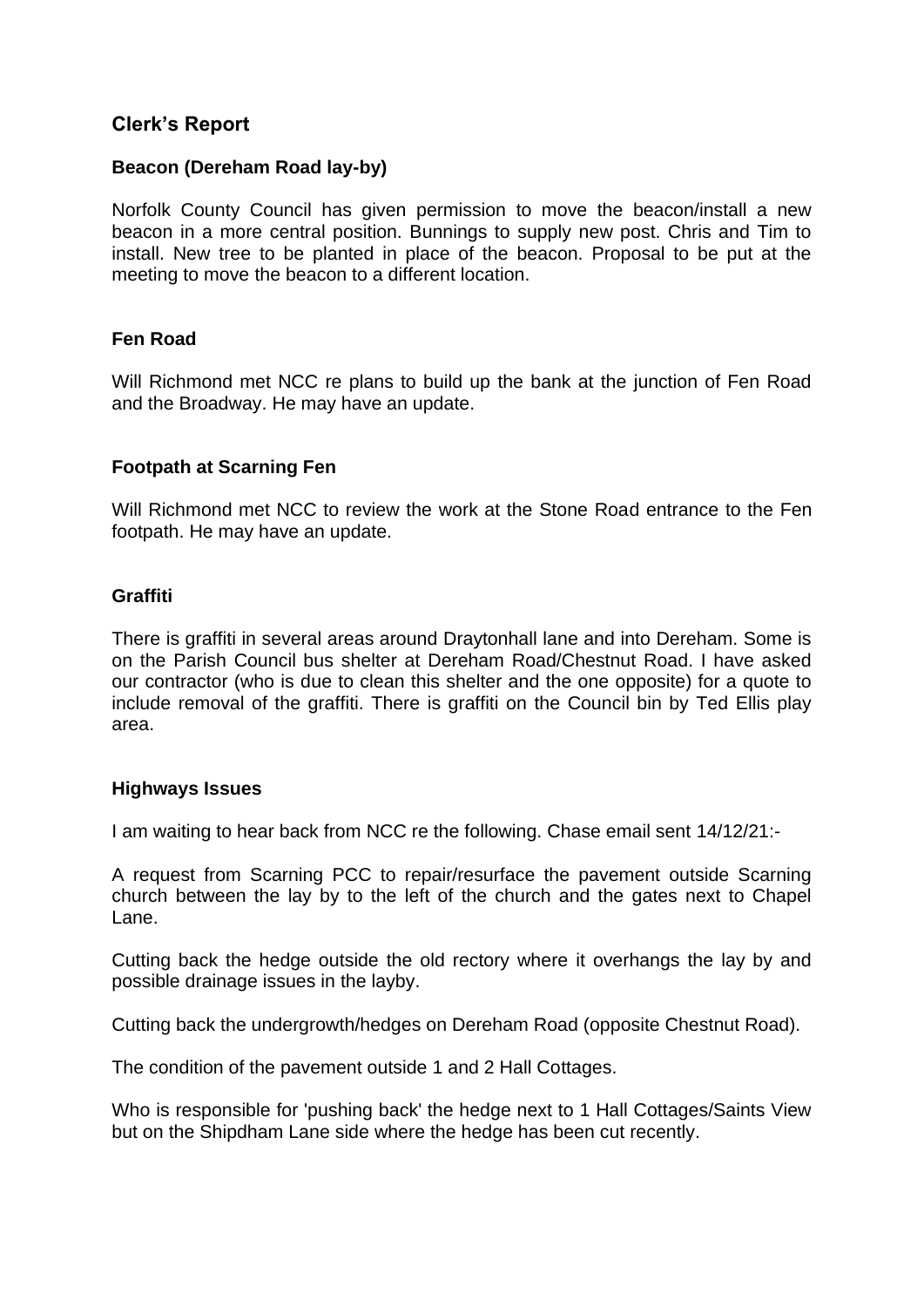An update on the Council's request for Deer Warning sign/s at the Wendling entrance to the older part of the parish.

# **Speeding**

We received the following from the Police:-

I have raised this with the local Beat Managers and am aware that our Roads Policing Officers were in the area on 29 September. You will also be pleased to learn that I also raised this on the behalf of the Scarning Parish Council at the Dereham SNAP Meeting and this has been adopted as one of the SNAP Priorities, so I am hopeful that you will see more of a presence over the coming weeks.

### **Temporary closure of Green Lane**

Green Lane has been closed. It will be re-opened at the end of this month.

#### **WATER MEADOWS**

#### **Lucy's Meadow**

Lucy's Meadow has been cut and cleared. Lucy's Meadow North is to be cut shortly.

#### **Main Meadow**

The main meadow has been cut and part cleared by Mid Norfolk Conservation Volunteers. Further clearance has been carried out by Mid Norfolk Conservation Volunteers. There is some clearance work remaining.

#### **Safety Report issues**

NGF Play has replaced the swing seats and swing chains as necessary. Awaiting missing caps for the fitness equipment, to be supplied by NGF.

#### **Table Tennis Table**

Tim Abel to install in the spring 2022.

#### **Ted Ellis Walk**